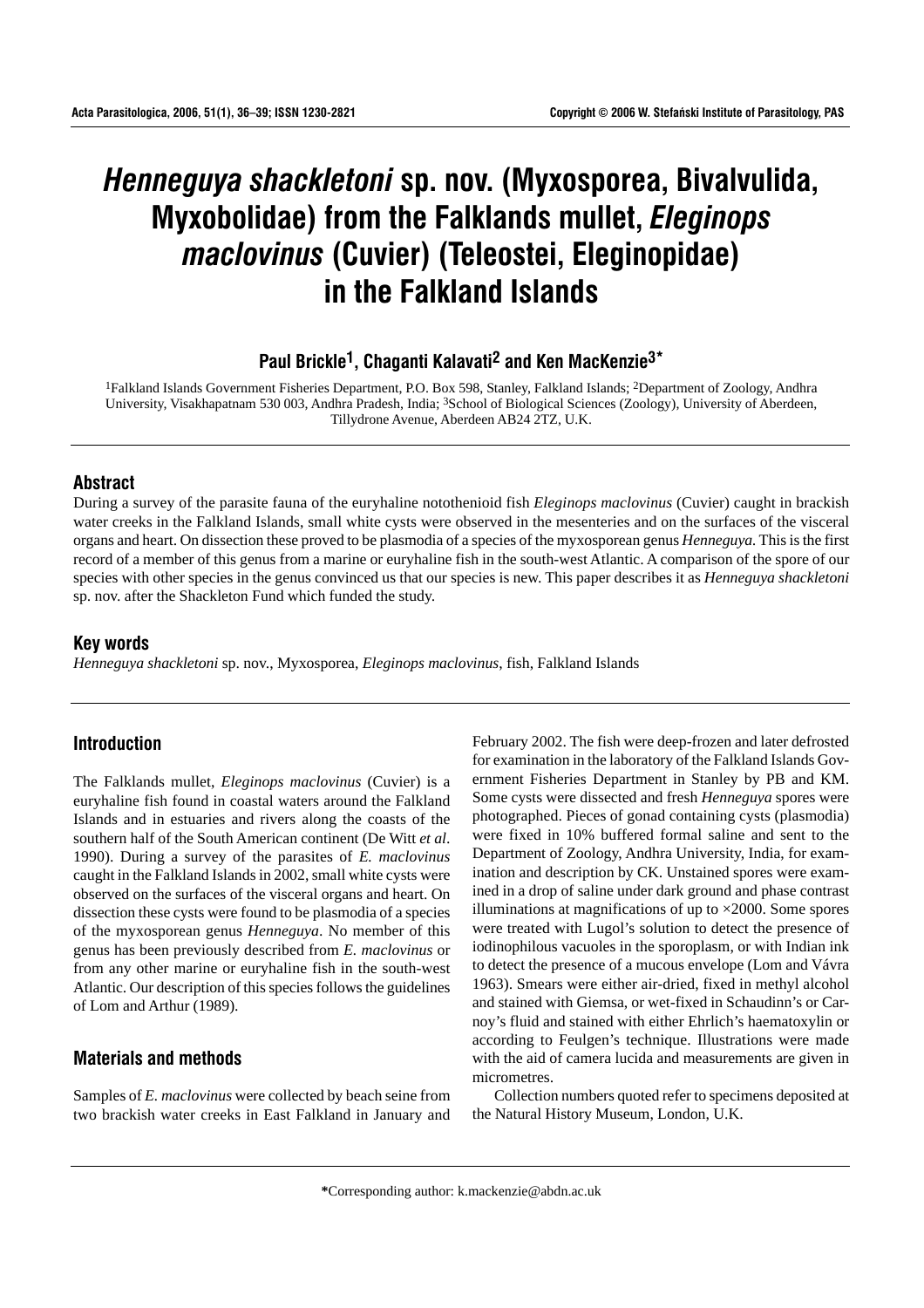| Species of <i>Henneguya</i>                                              | Spore                        |                       |                            | Polar capsule                 |                      | No. of<br>coils in<br>filament | Length of<br>caudal<br>appendage | Host species             | Locality                |
|--------------------------------------------------------------------------|------------------------------|-----------------------|----------------------------|-------------------------------|----------------------|--------------------------------|----------------------------------|--------------------------|-------------------------|
|                                                                          | length                       | width                 | thickness                  | length                        | width                |                                |                                  |                          |                         |
| H. shackletoni sp. nov.                                                  | 11.8<br>$(9.6 - 14.4)$       | 8.5<br>$(7.2 - 11.2)$ | 7.0<br>$(5.4 - 8.6)$       | 3.7<br>$(3.2 - 4.8)$          | 3.1<br>$(2.6 - 3.6)$ | $6 - 7$                        | 37.3<br>$(24.8 - 51.2)$          | Eleginops maclovinus     | <b>Falkland Islands</b> |
| H. brachydeuteri Kpatcha,<br>Faye, Diebakate, Fall et<br>Toguebaye, 1997 | 11.5<br>$(10.0 - 12.0)$      | 8.3<br>$(7.0 - 9.0)$  | ND                         | 4.3<br>$(4.0 - 5.0)$          | 2.6<br>$(2.0 - 3.0)$ | <b>ND</b>                      | 26.9<br>$(26.0 - 29.0)$          | Brachydeuterus auritus   | Senegal                 |
| H. lateolabracis Yokoyama,<br>Kawakami, Yasuda<br>et Tanaka, 2003        | 10.7<br>$(9.9-11.9)$         | 7.5<br>$(6.4 - 7.8)$  | 6.2<br>$(5.9 - 6.4)$       | 3.4<br>$(3.0 - 4.0)$          | 1.7<br>$(1.5-2.0)$   | about 3                        | 37.7<br>$(30.7-49.5)$            | Lateolabrax sp.          | Japan                   |
| H. lutjani Kpatcha, Faye,<br>Diebakate, Fall et<br>Toguebaye, 1997       | 11.6<br>$(11.2 - 13.0)$      | 7.2<br>$(6.0 - 8.0)$  | ND                         | 3.8<br>$(3.0-4.5)$            | 2.9<br>$(2.2 - 3.5)$ | ND                             | 37.2<br>$(36.0 - 38.2)$          | Lutjanus agennes         | Senegal                 |
| H. ntemensis Fomena<br>et Bouix, 1996                                    | 10.5<br>$(9.2 - 12.0)$       | 8.0<br>$(7.0 - 8.9)$  | 7.0<br>(ND)                | 6.0<br>$(5.0 - 7.0)$          | 3.4<br>$(3.0 - 3.9)$ | $5 - 6$                        | 5.1<br>$(3.2 - 9.6)$             | Brienomyrus brachyistius | Cameroon                |
| H. otolithi Ganapati, 1941                                               | <b>ND</b><br>$(10.0 - 12.0)$ | ND<br>$(6.0 - 8.5)$   | <b>ND</b><br>$(4.0 - 5.0)$ | <b>ND</b><br>$(3.0 - 4.0)$    | ND<br>$(2.0-2.5)$    | <b>ND</b>                      | <b>ND</b><br>$(35.0 - 40.0)$     | Otolithus spp.           | Bay of Bengal           |
| H. thermalis Seenappa,<br>Manohar et Prabhu, 1981                        | 11.8<br>$(12.0 - 13.2)$      | 7.6<br>$(6.0 - 8.0)$  | <b>ND</b>                  | $*(4.0 - 5.0)$<br>$(3.0-4.0)$ | <b>ND</b>            | ND                             | 12.1<br>$(11.0 - 13.0)$          | Lepidocephalus thermalis | India                   |
| H. wisconsinensis<br>Mayor et Strasser, 1916                             | 11.5<br>(ND)                 | 7.0<br>(ND)           | <b>ND</b>                  | 3.5<br>(ND)                   | 2.5<br>(ND)          | 5                              | 9.6<br>(ND)                      | Perca flavescens         | U.S.A.                  |
| H. yoffensis Kpatcha,<br>Faye, Diebakate, Fall<br>et Toguebaye, 1997     | 13.3<br>$(12.0 - 15.0)$      | 9.1<br>$(8.0 - 11.0)$ | <b>ND</b>                  | 3.4<br>$(3.0 - 4.0)$          | 1.3<br>$(2.0 - 3.0)$ | <b>ND</b>                      | 32.1<br>$(24.0 - 36.0)$          | Sparus caeruleostictus   | Senegal                 |

**Table I.** A comparison of *Henneguya shackletoni* with other species of *Henneguya* with similar spore dimensions

Measurements are in micrometres with ranges in parentheses below. ND = no data. \*In *H. thermalis* the polar capsules are unequal.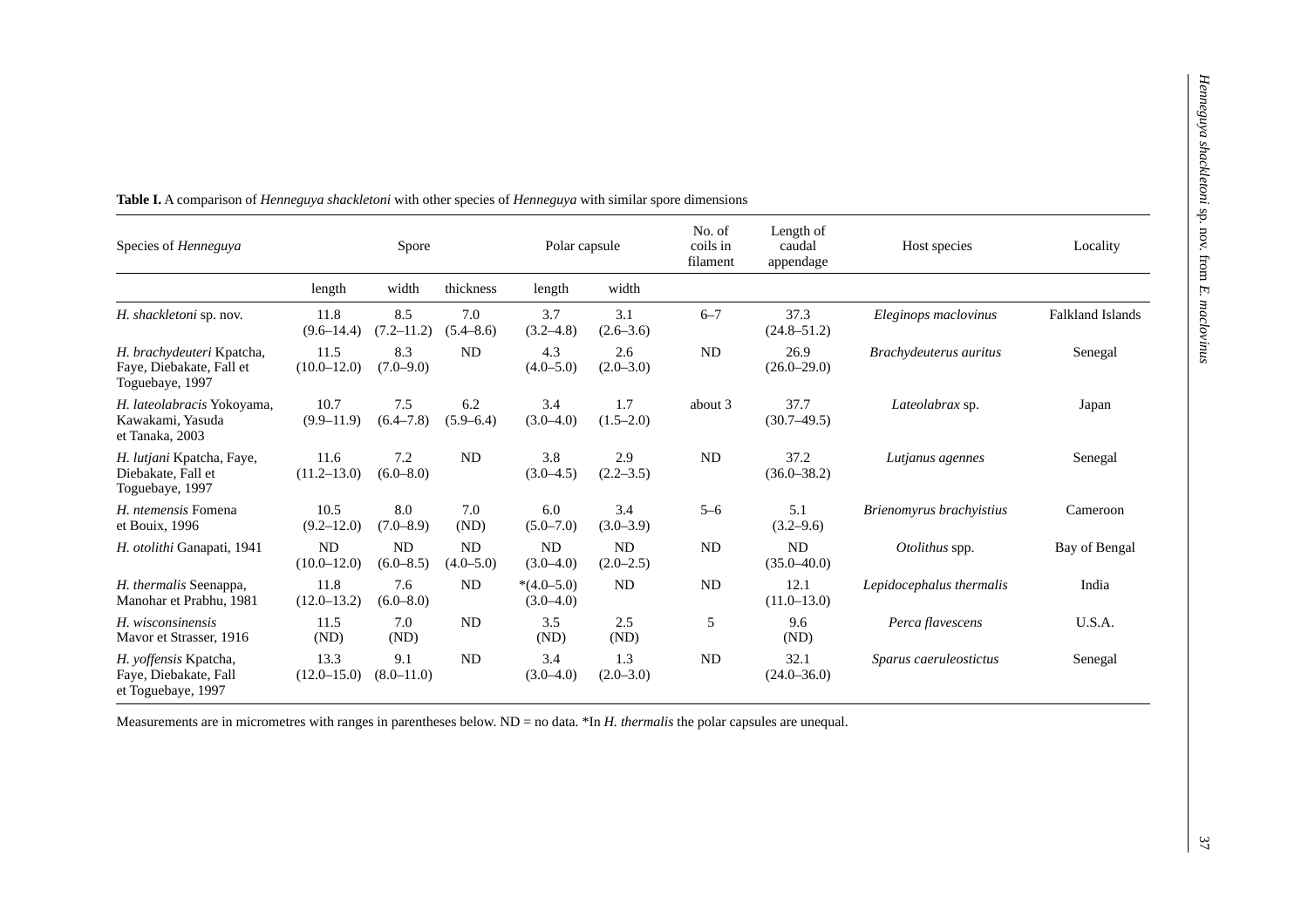# **Results**

Family: Myxobolidae Genus: *Henneguya* Thélohan, 1892

#### *Henneguya shackletoni* **sp. nov.** (Figs 1–4)

Description: Plasmodia opaque white, spherical or ellipsoidal, measuring 500–800. Large plasmodia contained spores only, while smaller ones measuring < 200 also contained sporoblasts in their peripheral regions (Fig. 1). These sporoblasts were spherical, lightly staining and disporous, diameter 15.0– 26.5 (based on 20 fixed specimens).



**Figs 1–4.** *Henneguya shackletoni* sp. nov.: **1.** Fixed sporoblast stained with Giemsa. **2.** Fixed spore in frontal view, stained with Giemsa. **3.** Fixed unstained spore in frontal view. **4.** Fixed unstained spore in sutural view. Scale bar =  $5 \mu m$ 

Spore (Figs 2–4) pyriform with rounded anterior and pointed posterior ends in frontal view (Figs 2 and 3), lenticular in sutural view (Fig. 4). Spore valves thin, smooth, extending into two long, thin, straight caudal processes that are usually parallel throughout their lengths. At the junction of the caudal processes there is a deeply staining body. Polar capsules equal, pyriform, subterminal, converging anteriorly and occupying one third of the spore length. Polar filament with 6–7 coils. At the anterior tips of the polar capsules there is a distinct deeply staining body. Sporoplasm lightly staining with two nuclei. One large vacuole (diameter 2.0–3.0) between the posterior ends of the polar capsules and the sporoplasm. Dimensions, based on 50 fixed spores, as ranges with means  $\pm$  SD in parentheses: spore length, including caudal processes  $34.5-65.5$  (49.0  $\pm$  9.0); spore length excluding caudal processes 9.5–14.5 (11.5  $\pm$  1.5); spore width 7.0–11.0 (8.5)  $\pm$  1.0); spore thickness 5.4–8.6 (7.0  $\pm$  1.0); length of caudal processes  $25.0 - 51.0$  (37.0  $\pm$  8.0); polar capsule length 3.0–5.0  $(3.5 \pm 0.5)$ ; polar capsule width 2.5–3.5  $(3.1 \pm 0.5)$ ; sporoplasm length 3.0–5.0 (4.5  $\pm$  0.5). Spore length:spore width ratio = 1.3:1. Spore length: polar capsule length ratio =  $2.3-$ 4.3:1.

Host: *Eleginops maclovinus* (Cuvier), Eleginopidae.

Site of infection: Wall of alimentary tract, mesenteries and surfaces of gonad and heart.

Localities and dates: (1) 51°40´S, 59°36´W (Port Louis, East Falkland), 21 January, 2002; (2) 51°48´S, 58°55´W (Teal Creek, East Falkland), 27 February, 2002.

Prevalence: (1) 10 of 30 (23%); (2) 7 of 30 (33%).

Host length range: (1) 24–51 cm; (2) 16–76 cm.

Collection numbers: 2005:4:14:1, 2005:4:14:2, 2005:4:14:3, 2005:4:14:4.

#### **Discussion**

In his synopsis of the species in the genus *Henneguya*, Eiras (2002) listed 146 species. A further fifteen species have since been described. The majority of the hosts are freshwater fishes. The species described above is closest in spore size to the eight others shown in Table I, but differs markedly from each of them in some aspect of dimensions and/or form. In spore size it most closely resembles *H. lateolabracis* and *H. lutjani*, but differs from the former in the number of coils of the polar filament (6–7 compared to "about 3") and from both species in the overall shape of the spore, which is pyriform in *H. shackletoni* but more ovoid in *H. lateolabracis* and *H. lutjani*. In fact the only species in Table I with a pyriform spore shape similar to *H. shackletoni* is *H. thermalis*, but in the latter species the caudal processes are quite different, being shorter, thinner and bifurcated. *Henneguya otolithi* differs principally in having a distinct transverse band across the spore. These differences, together with its occurrence in a host and locality from which no species of *Henneguya* has previously been reported, convinced us that this is a new species. It is named *Henneguya shackletoni* because it was found during a visit to